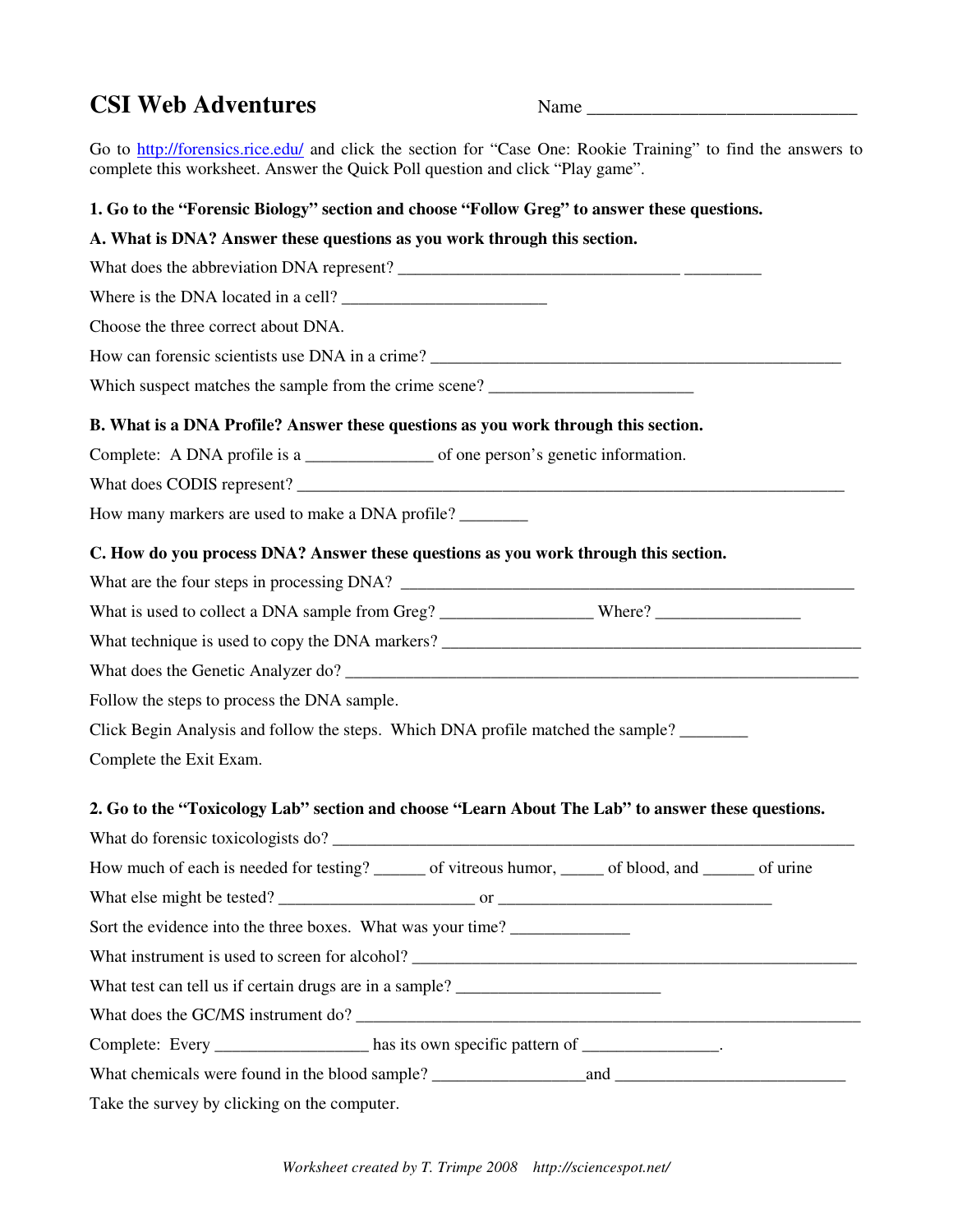### **3. Go to the "Firearms & Tool Marks" section and choose "Training Demos" to answer these questions.**

#### **A. Parts of a Gun**

|                                                               |                                                         | Where do you find rifling on a gun?                                                                            |                       |
|---------------------------------------------------------------|---------------------------------------------------------|----------------------------------------------------------------------------------------------------------------|-----------------------|
|                                                               |                                                         |                                                                                                                |                       |
| <b>B. Part of a Cartridge</b>                                 |                                                         |                                                                                                                |                       |
|                                                               |                                                         | What produces the spark to ignite the gunpowder? ________________________________                              |                       |
|                                                               |                                                         | What measurement is used to determine the caliber? ______________________________                              |                       |
| <b>C. Bullet Characteristics</b>                              |                                                         |                                                                                                                |                       |
|                                                               |                                                         | What term refers to tiny, microscopic scratches on the surface of a bullet?                                    |                       |
|                                                               |                                                         |                                                                                                                |                       |
|                                                               |                                                         | Firing Range - Answer the questions by "shooting" the correct answers. What was your score?                    |                       |
| <b>Evidence Analysis</b>                                      |                                                         |                                                                                                                |                       |
|                                                               |                                                         |                                                                                                                |                       |
|                                                               |                                                         | What is its rifling number? ___________ What type of gun was used to shoot this bullet? ______________________ |                       |
| Which suspect's gun was used to shoot the bullet?             |                                                         |                                                                                                                |                       |
|                                                               |                                                         | 4. Choose the "Medical Examiner" section to answer these questions.                                            |                       |
|                                                               |                                                         |                                                                                                                |                       |
| Try the autopsy and follow the directions to complete it.     |                                                         |                                                                                                                |                       |
|                                                               |                                                         |                                                                                                                |                       |
|                                                               |                                                         | What percentage of deaths is accidental? _______% What percentage is due to homicide? ______%                  |                       |
| What was the manner of death for each case?                   |                                                         |                                                                                                                |                       |
|                                                               |                                                         |                                                                                                                |                       |
|                                                               | #4775 ______________________ #94575 ___________________ |                                                                                                                |                       |
|                                                               |                                                         |                                                                                                                |                       |
| 5. Choose the "CSI Ethics" section to answer these questions. |                                                         |                                                                                                                |                       |
|                                                               |                                                         |                                                                                                                | <sub>____</sub> , and |

Answer the questions to finish this section.

\_\_\_\_\_\_\_\_\_\_\_\_\_\_\_\_\_\_\_\_.

**Ready for a challenge? Return to the home page and try Case Two: The Burning Star to put your CSI skills to the test.**